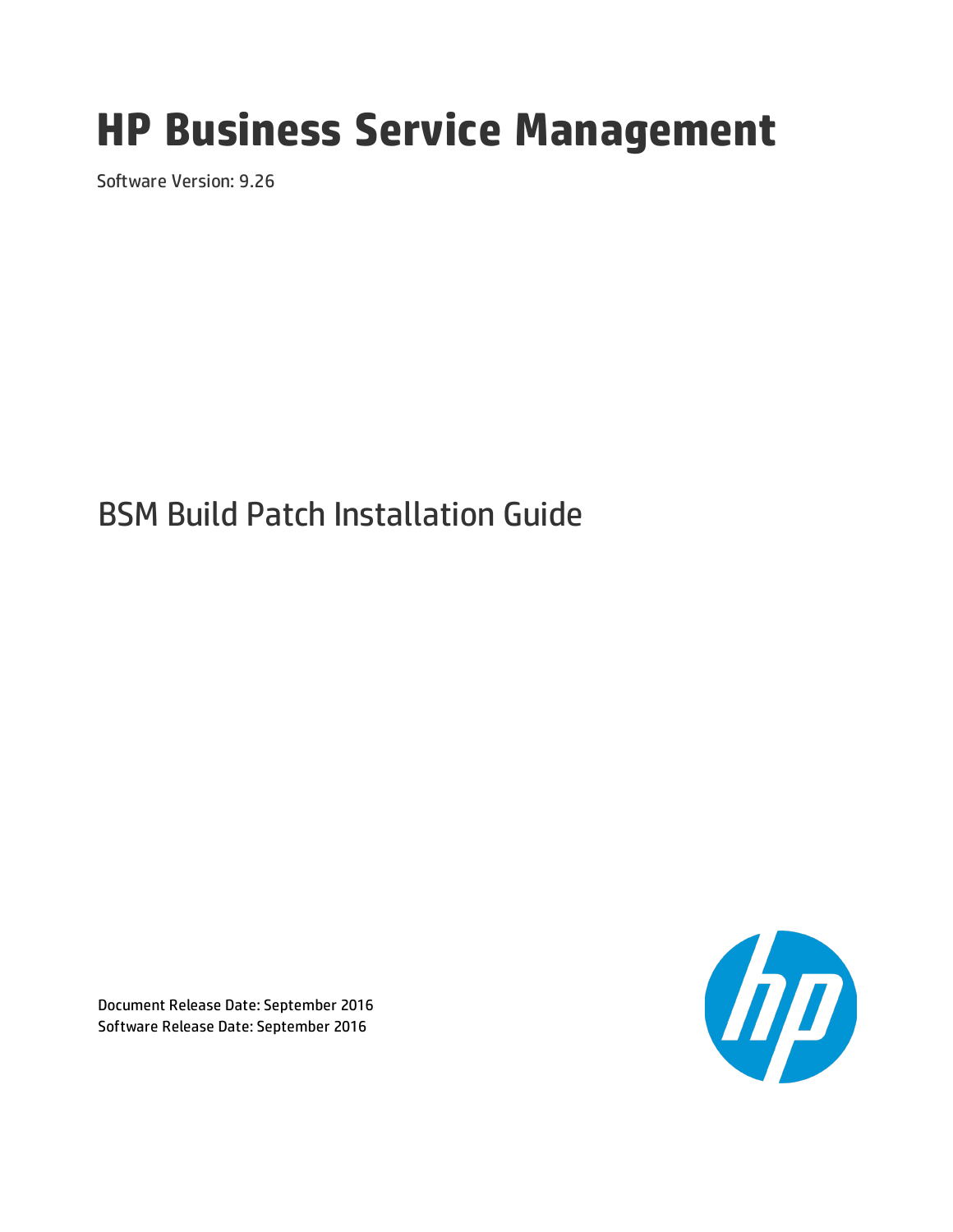### Legal Notices

#### **Warranty**

The only warranties for HP products and services are set forth in the express warranty statements accompanying such products and services. Nothing herein should be construed as constituting an additional warranty. HP shall not be liable for technical or editorial errors or omissions contained herein.

The information contained herein is subject to change without notice.

### Restricted Rights Legend

Confidential computer software. Valid license from HP required for possession, use or copying. Consistent with FAR 12.211 and 12.212, Commercial Computer Software, Computer Software Documentation, and Technical Data for Commercial Items are licensed to the U.S. Government under vendor's standard commercial license.

### Copyright Notice

© Copyright 2005-2016 Hewlett-Packard Development Company, L.P.

### Trademark Notices

Adobe® and Acrobat® are trademarks of Adobe Systems Incorporated.

AMD and the AMD Arrow symbol are trademarks of Advanced Micro Devices, Inc.

Google™ and Google Maps™ are trademarks of Google Inc.

Intel®, Itanium®, Pentium®, and Intel® Xeon® are trademarks of Intel Corporation in the U.S. and other countries.

iPod is a trademark of Apple Computer, Inc.

Java is a registered trademark of Oracle and/or its affiliates.

Microsoft®, Windows®, Windows NT®, Windows Server® and Windows Vista™ are either registered trademarks or trademarks of Microsoft Corporation in the United States and/or other countries.

Oracle is a registered trademark of Oracle and/or its affiliates.

UNIX® is a registered trademark of The Open Group.

### Documentation Updates

The title page of this document contains the following identifying information:

- 
- Software Version number, which indicates the software version.<br>• Document Release Date, which changes each time the document is updated.<br>• Software Release Date, which indicates the release date of this version of the so
- 

To check for recent updates or to verify that you are using the most recent edition of a document, go to: https://softwaresupport.hp.com/group/softwaresupport/searchresult?keyword=.

This site requires an HP Passport account. If you do not have one, click the **Create an account** button on the HP Passport Sign in page.

### **Support**

Visit the HP Software Support web site at: **https://softwaresupport.hp.com**

This web site provides contact information and details about the products, services, and support that HP Software offers.

HP Software Support provides customer self-solve capabilities. It provides a fast and efficient way to access interactive technical support tools needed to manage your business. As a valued support customer, you can benefit by using the support web site to:

- Search for knowledge documents of interest
- Submit and track support cases and enhancement requests<br>- Download software patches<br>- Manage support contracts<br>- Look up HP support contacts<br>- Review information about available services<br>- Enter into discussions with oth
- 
- 
- 
- 
-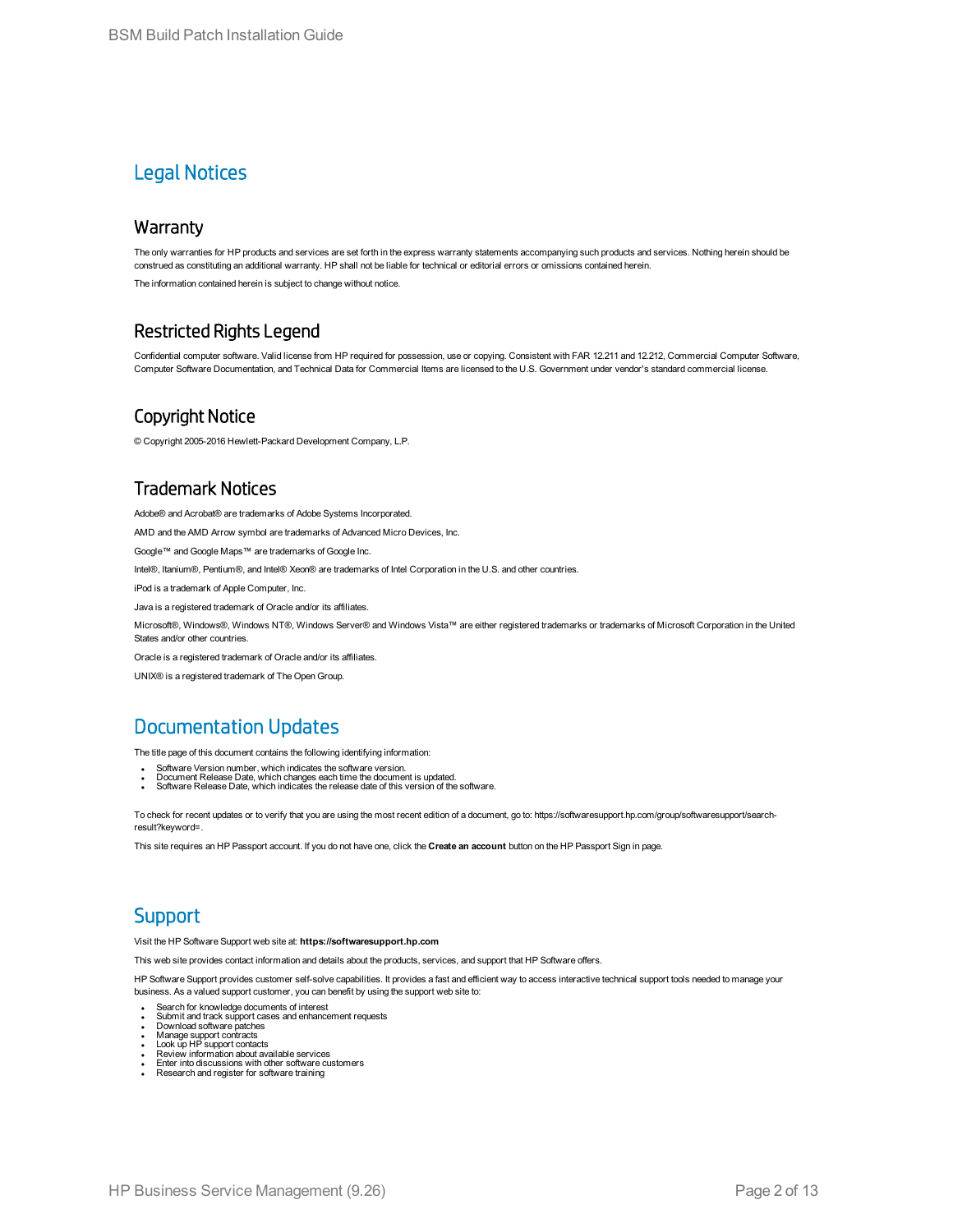Most of the support areas require that you register as an HP Passport user and sign in. Many also require a support contract. To register for an HP Passport ID, go to **https://softwaresupport.hp.com** and click **Register**.

To find more information about access levels, go to: **https://softwaresupport.hp.com/web/softwaresupport/access-levels**

### HP Software Integrations, Solutions and Best Practices

Visit the Integrations and Solutions Catalog at https://softwaresupport.hp.com/group/softwaresupport/search-result/-/facetsearch/document/KM01702710 to explore how the products in the HP Software catalog work together, exchange information, and solve business needs.

Visit the Cross Portfolio Best Practices Library at **https://hpln.hp.com/group/best-practices-hpsw** to access a wide variety of best practice documents and materials.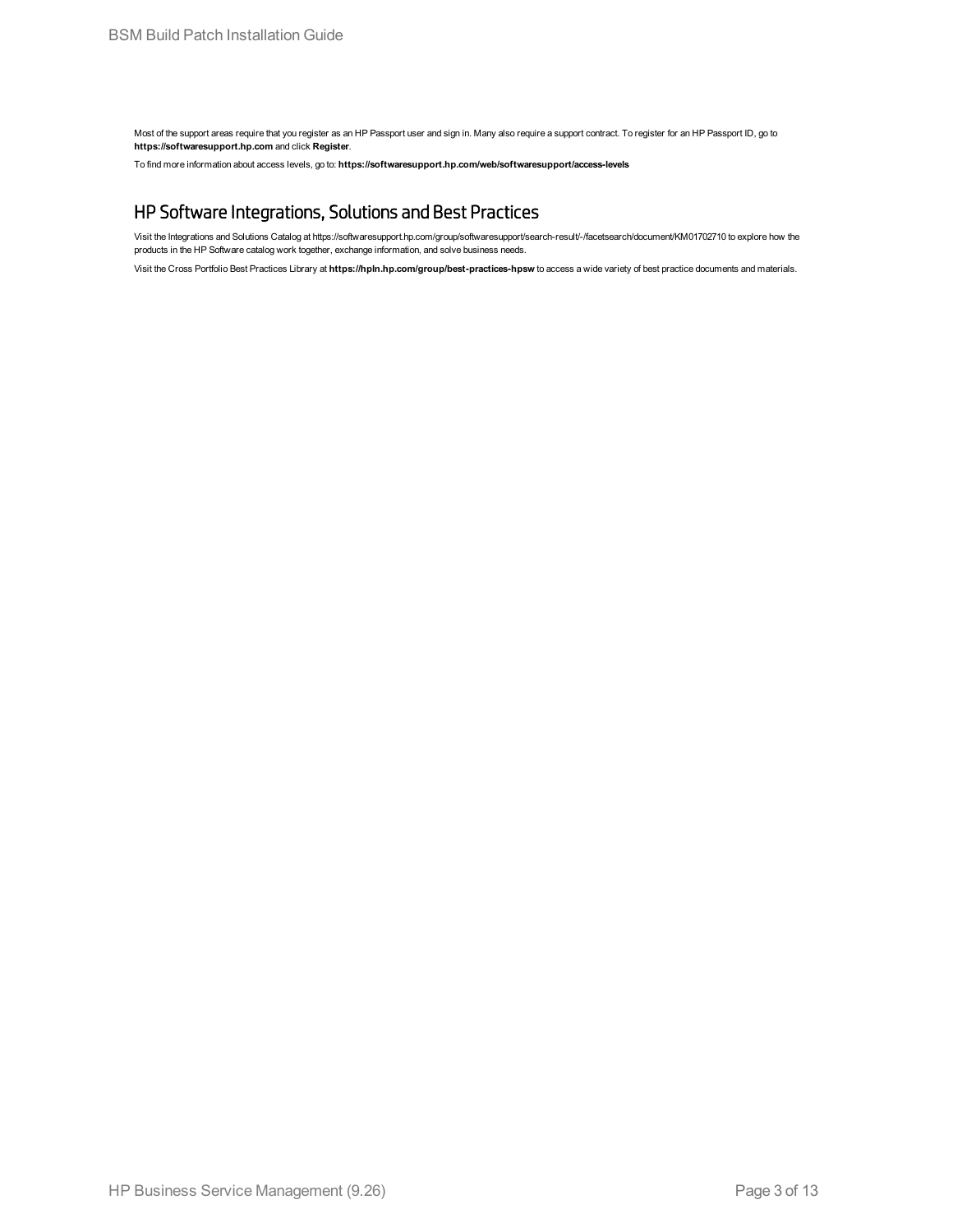# <span id="page-3-0"></span>Installing the Latest BSM 9.2x Build Patch

BSM releases different types of patches such as minor-minor releases (for example 9.22) and build patches, sometimes referred to as IPs (for example 9.22.071).

This procedure describes the standard workflow of how to install the latest BSM build patch on top of a running BSM environment and it involves some downtime. If this is problematic, and you have a high availability environment, you can minimize the downtime when installing a patch by using the alternative procedure: "Installing a Patch with Low [Downtime"](#page-7-0) on page 8.

#### 1. **Prerequisites**

- It is recommended that you back up all BSM databases and files you made custom changes to.
- <sup>n</sup> Some of the steps in this procedure may require you to access the JMX console. To access the JMX console, you may need to enable remote access unless you are loading the JMX console from the BSM server itself. To enable remote access to the JMX console, follow the below steps in BSM:
	- i. Select **Admin > Platform > Setup and Maintenance > Infrastructure Settings > Foundations > Security**.
	- ii. In the Security-Login table, locate **Restrict remote access to JMX console** and change the value to **false**
- n Make sure that BSM has been fully stopped on all machines and that there are no open connections (for example, from Windows Explorer) from any machines to the BSM root directory or any of its subdirectories.
- **n** If the host system for the BSM installation is preinstalled with an HP Operations Agent, you must configure the agent to run under the same user as BSM.
- <sup>n</sup> To install BSM, you must be a root user (Linux) or a user with administrative privileges (Windows).

#### 2. **Copy customized Java database connectivity properties (jdbc) - Oracle RAC (optional).**

When upgrading, the custom modifications you made in the **jdbc.drivers.properties** file are overwritten. If you configured BSM with an Oracle RAC database, and if you have custom modifications in the jdbc.drivers.properties file:

#### Create a new file in **<BSM\_HOME>\conf** called

**jdbc.drivers.extension<number>.<name>.properties** and copy the modifications to this file before performing the upgrade.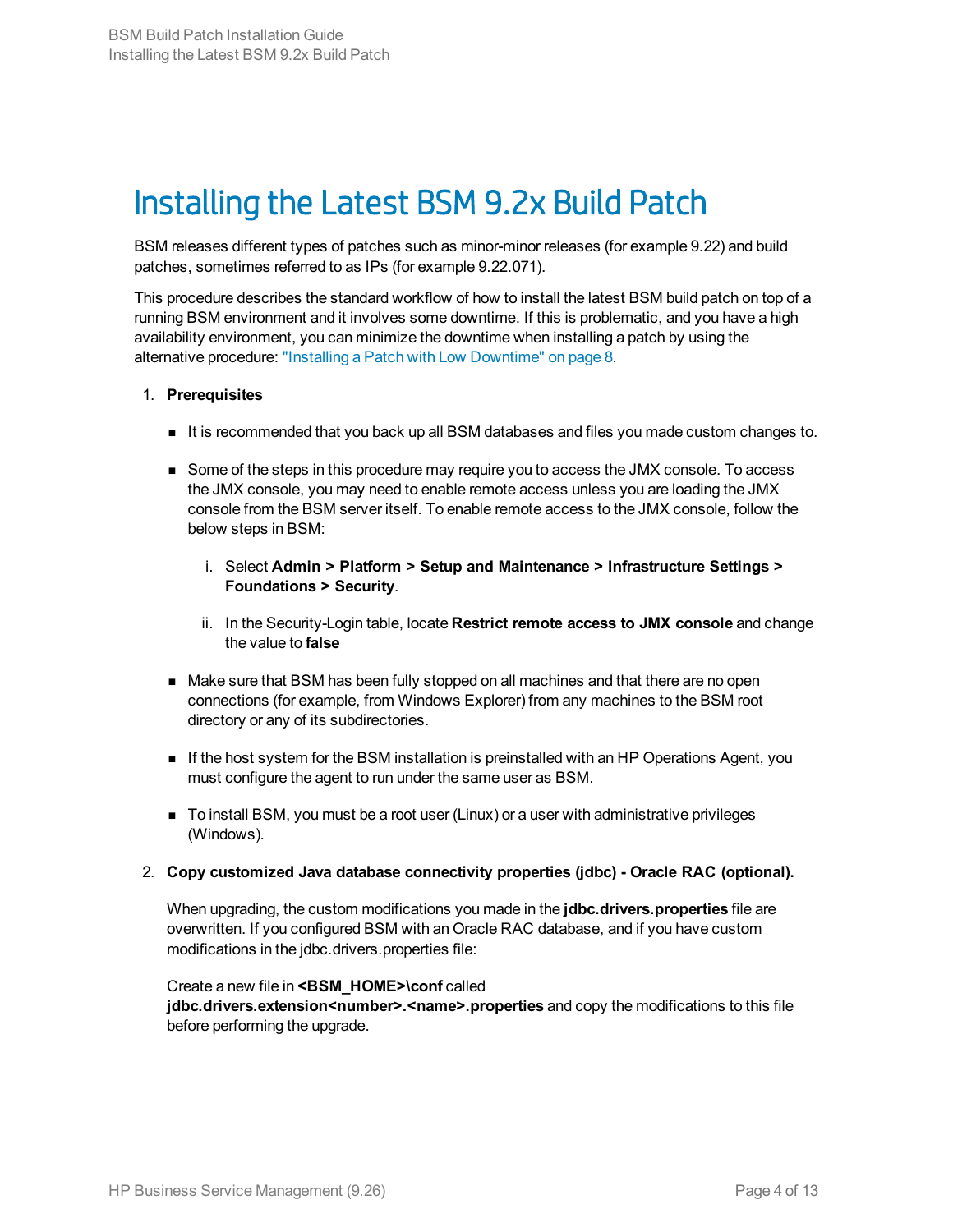For example, before upgrading, copy this string: **ddoracle.url=jdbc:mercury:oracle:TNSNamesFile=<BSM\_HOME>\conf\bactnsnames.ora;TNSServerName=\${sid}** from the **jdbc.drivers.properties** file to the **<BSM\_ HOME>\conf\jdbc.drivers.extension1.RAC.properties** file.

The **jdbc.drivers.extension1.RAC.properties** file is not overwritten and is used by BSM 9.2x.

If there are multiple custom files in the <BSM\_HOME>\conf directory with the same property name, BSM uses the one with the latest extension number.

#### 3. **Download and install the latest build patch (if available).**

- a. Go to the HP [Software](https://softwaresupport.hp.com/) Support web site (https://softwaresupport.hp.com) and sign in.
- b. Click **Search**.
- c. Select the relevant product, version , and operating system (for example, **Application Performance Management (BAC) > 9.26 > Windows**).
- d. Under Document Type, select **Patches**.
- e. Locate the applicable patch and save the package locally.
- f. Launch the relevant setup file to install the patch.
- g. Run the installation files on all BSM servers (Gateway and Data Processing).

#### 4. **Log out and in (optional).**

If you were running BSM under a different user than you used to install the patch, log out and log back in as the user that was running BSM.

#### 5. **Re-apply manual changes.**

BSM creates the configuration file <BSM\_HOME>\WebServer\conf\httpd.conf during installation. If you make changes to this file, the changes are overwritten when you install a patch. To keep the changes you made to the configuration file, save a copy of the file before installing a new patch. When the installation completes, replace the new **<BSM\_ HOME>\WebServer\conf\httpd.conf** with the file you saved.

If you have made changes in the HP BSM root directory to files that are updated during patch installation, for example, while performing hardening procedures on your system, you must reapply those changes after patch installation on all relevant BSM machines. For more information, see the BSM Hardening Guide.

#### 6. **Reconfigure BSM (Monitoring Automation customers only).**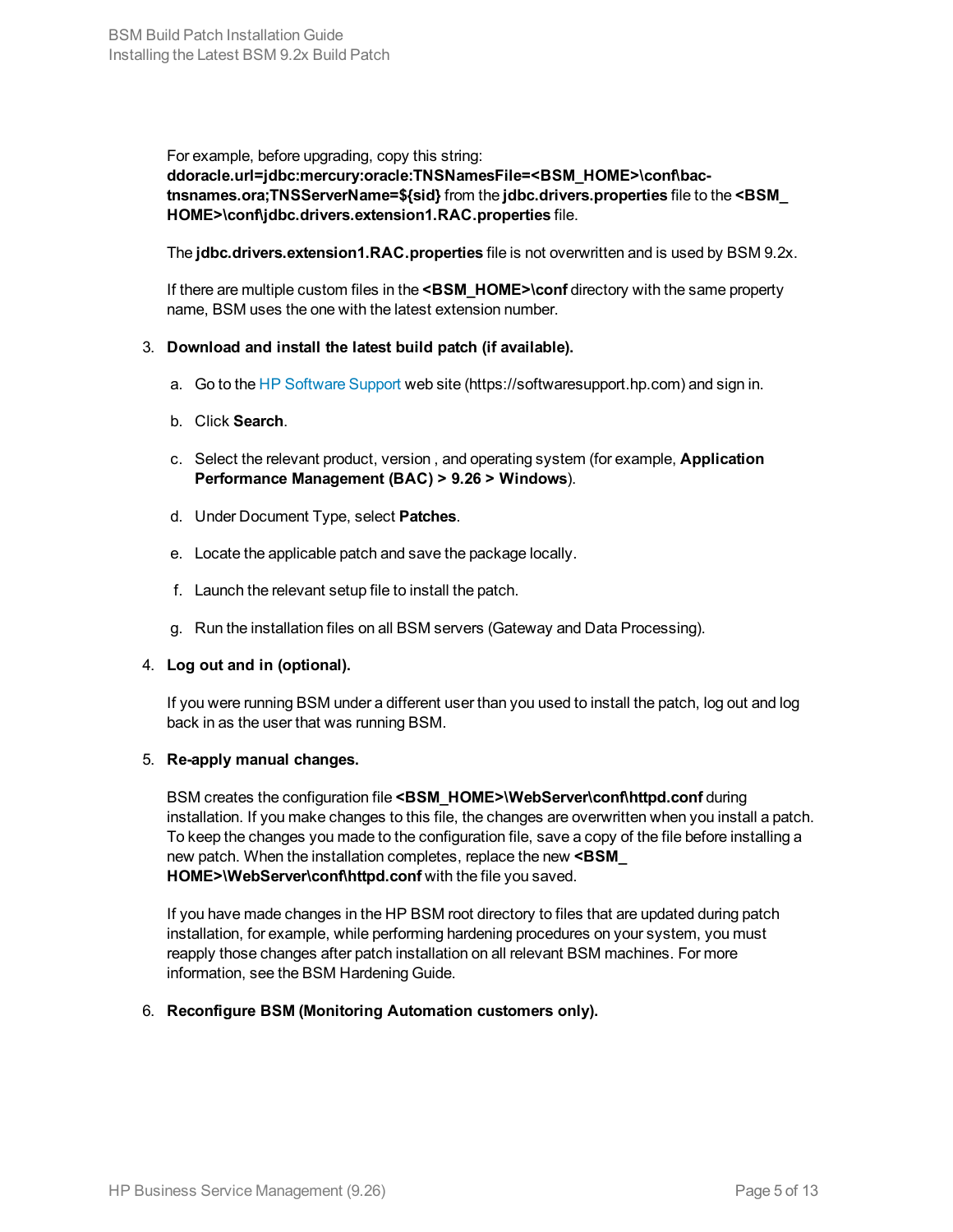Customers using Monitoring Automation need to run the Configuration Wizard to reconfigure BSM. This step only needs to be performed on one of the upgraded servers.

- <sup>n</sup> **Windows:** Select **Start > Programs > HP Business Service Management > Administration > Configure HP Business Service Management**.
- **Example 1** Linux: Open a terminal command line and launch *lopt*/HP/BSM/bin/config-server**wizard.sh**.

#### <span id="page-5-0"></span>7. **Enable BSM.**

Enable BSM on all servers.

8. **Repeat Hardening Procedures (optional).**

If your original environment was secured with SSL you need to repeat the following hardening procedures:

- a. If you had previously configured SSL on an IIS web server used by BSM, you need to verify HTTPS port binding in IIS is set to the correct port (443).
- b. If you had previously configured SSL on the Apache web server used by BSM, you may need to reapply the changes to httpd.conf and httpd-ssl.conf files as follows:
	- o In <BSM\_HOME>\WebServer\conf\httpd.conf, uncomment the following two lines:

**LoadModule ssl\_module modules\mod\_ssl.so**

**Include conf\extra\httpd-ssl.conf**

- <sup>o</sup> In **<BSM\_HOME>\WebServer\conf\extra\httpd-ssl.conf**, specify paths to **SSLCertificateFile** and **SSLCertificateKeyFile**
- <sup>o</sup> Restart the HP BSM Apache web service.

#### 9. **(Recommended) Clean the JBoss cache.**

- a. Stop the JBoss process.
- b. Remove the **HPBSM/jboss-as/standalone/tmp** folder.
- c. Start the JBoss process.

#### 10. **Validate BSM Service.**

After the Windows installation, validate that the BSM service is running with the same credentials as before the installation.

**Note:** The build patch removes and re-installs the HP BSM service. Therefore, all service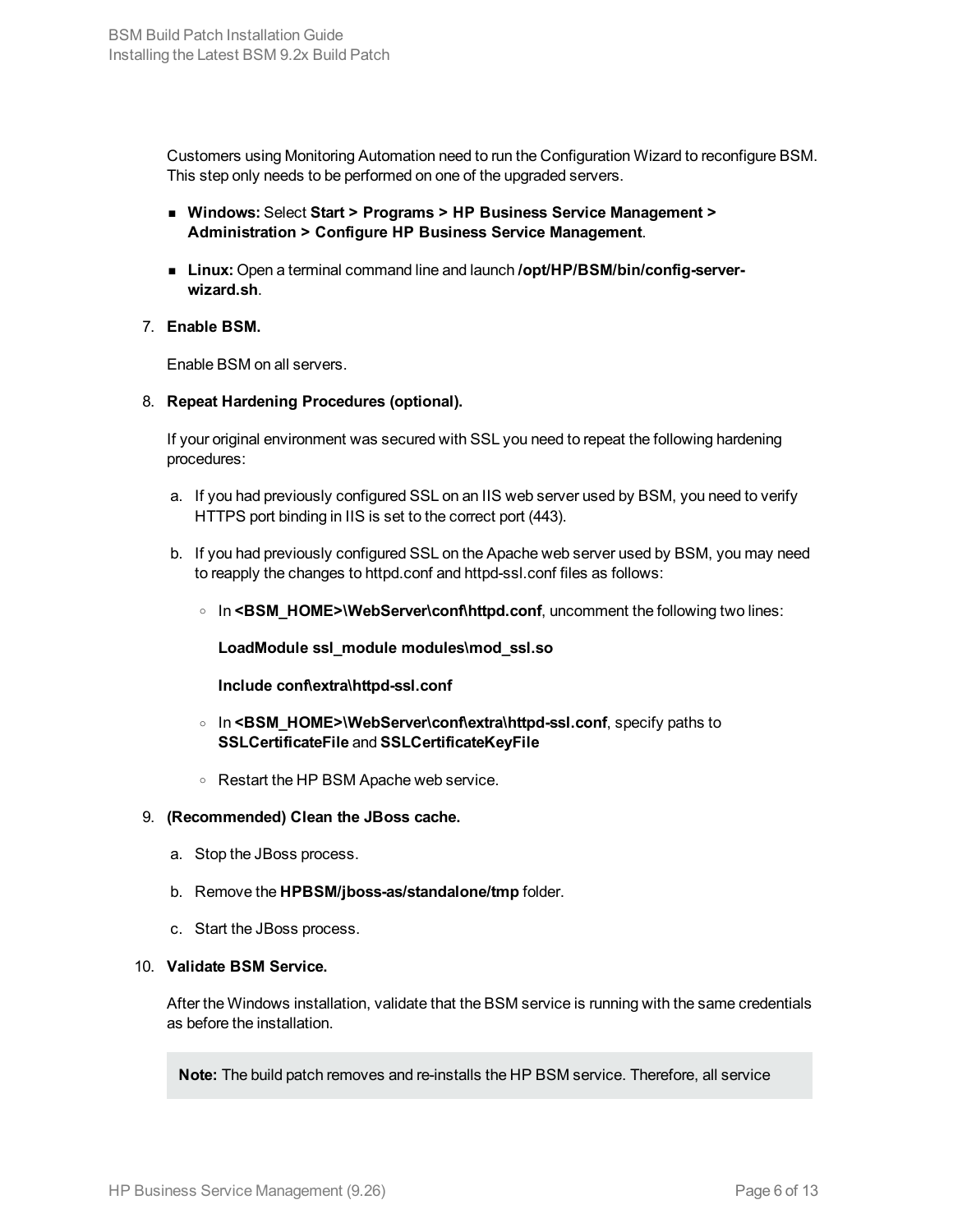configurations are reset to the default values.

- a. In Microsoft's Services window, double-click **HP Business Service Management**. The HP Business Service Management Properties (Local Computer) dialog box opens.
- b. Click the **Log On** tab. In the **This account** field, the credentials of the user running the BSM services is displayed.

**Note:** There is no need to validate the user in the Linux installation.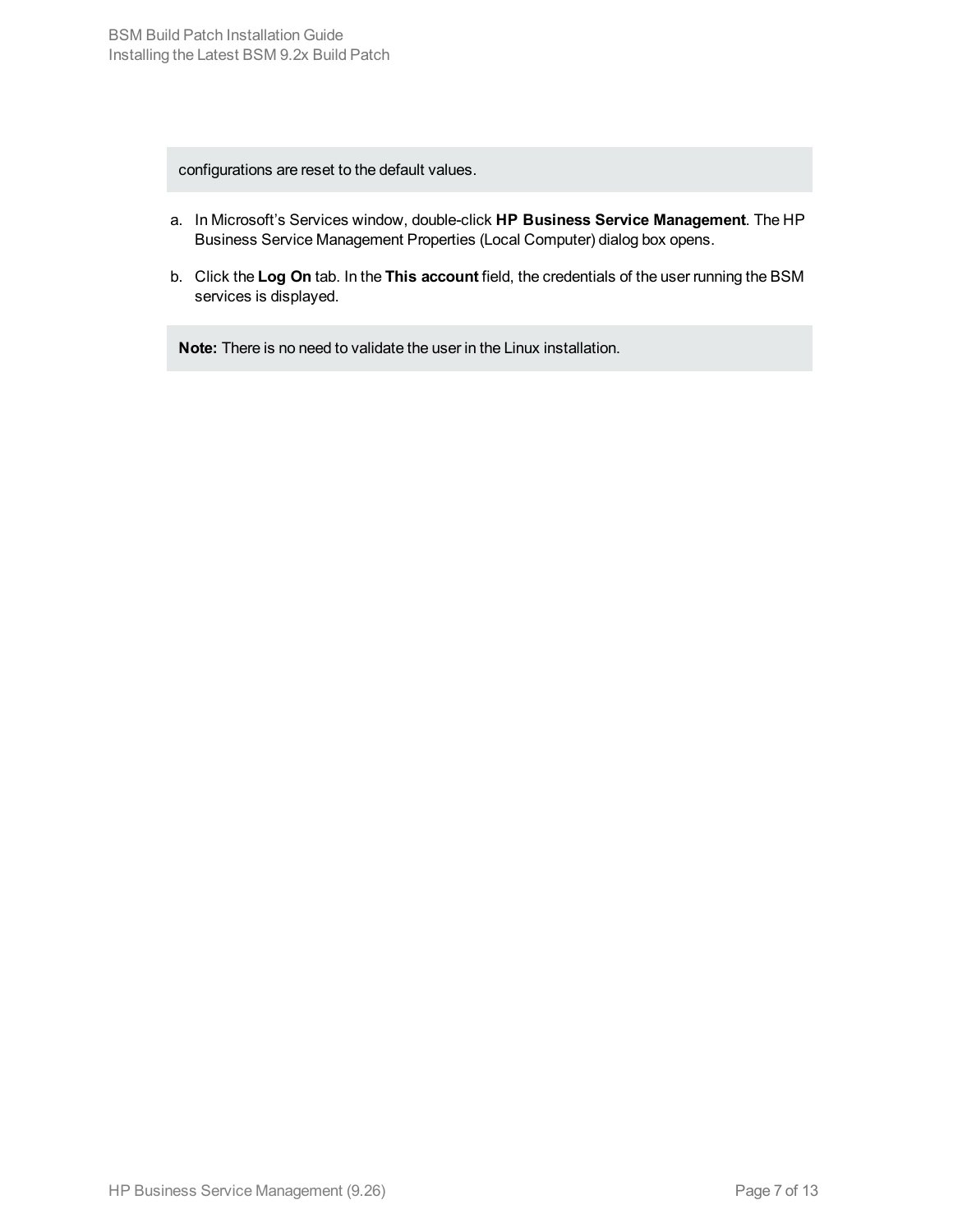# <span id="page-7-0"></span>Installing a Patch with Low Downtime

The typical patch installation procedure involves a minor amount of downtime. If this is problematic, and you have a high availability environment, you can minimize the downtime when installing a patch by using this procedure.

- 1. Prerequisites
	- It is recommended that you back up all BSM databases and files you made custom changes to.
	- **n** Some of the steps in this procedure may require you to access the JMX console. To access the JMX console, you may need to enable remote access unless you are loading the JMX console from the BSM server itself. To enable remote access to the JMX console, follow the below steps in BSM:
		- i. Select **Admin > Platform > Setup and Maintenance > Infrastructure Settings > Foundations > Security**.
		- ii. In the Security-Login table, locate **Restrict remote access to JMX console** and change the value to **false**
	- n Make sure that BSM has been fully stopped on all machines and that there are no open connections (for example, from Windows Explorer) from any machines to the BSM root directory or any of its subdirectories.
	- **n** If the host system for the BSM installation is preinstalled with an HP Operations Agent, you must configure the agent to run under the same user as BSM.
	- $\blacksquare$  To install BSM, you must be a root user (Linux) or a user with administrative privileges (Windows).
- 2. There are two sets of servers. A set of servers can be one BSM Gateway and one BSM Data Processing server or one one-machine server (Gateway and DPS in one machine). Disable the set of BSM servers.
- 3. Install the patch on the set of servers you disabled. For details, see steps 2-5 in ["Installing](#page-3-0) the Latest [BSM 9.2x](#page-3-0) Build Patch" on page 4.
- 4. Disable all other BSM servers.
- 5. Customers using Monitoring Automation need to run the Configuration Wizard to reconfigure BSM on one of the upgraded servers from the set of servers.
	- <sup>n</sup> **Windows:** Select **Start > Programs > HP Business Service Management > Administration > Configure HP Business Service Management**.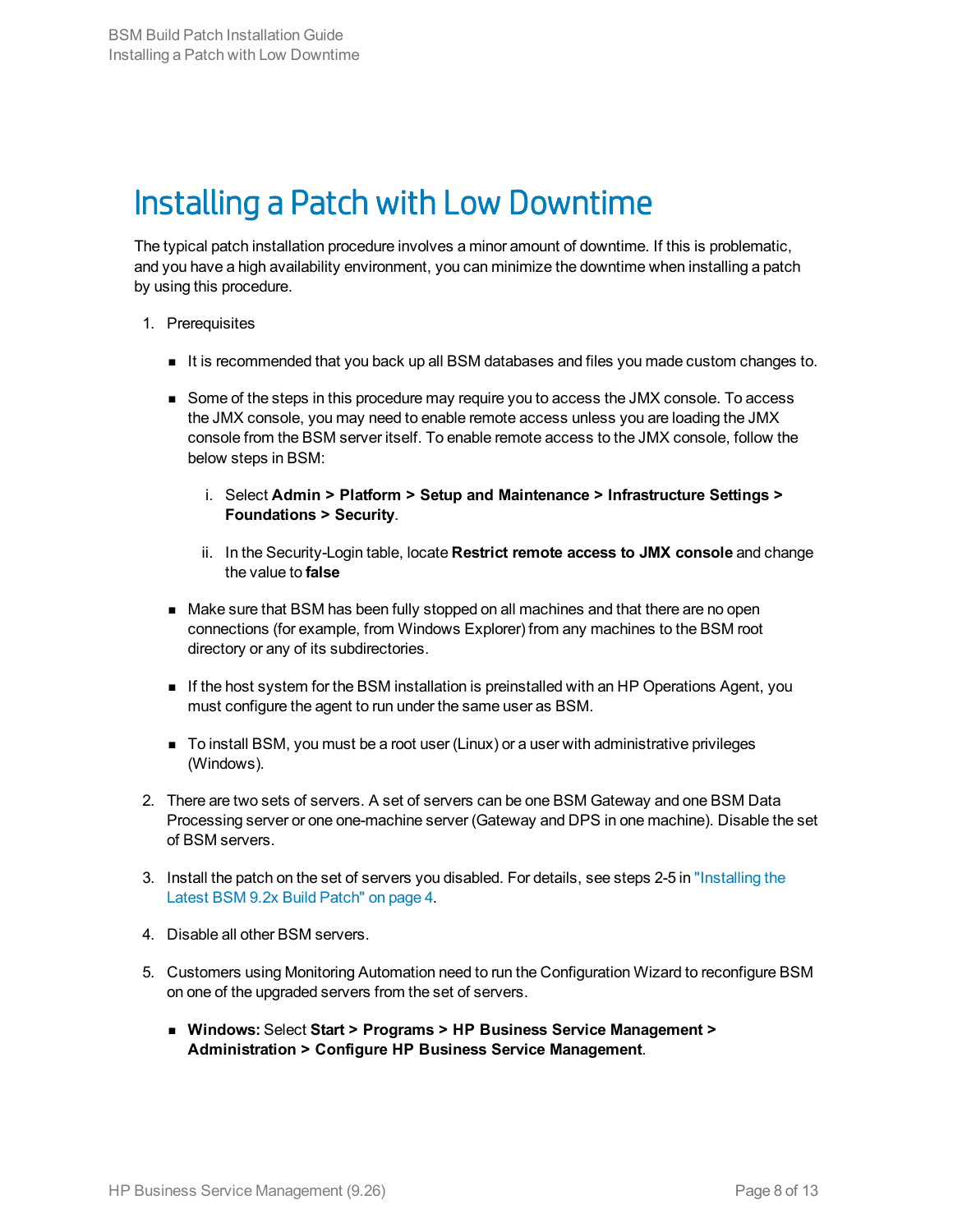- **E** Linux: Open a terminal command line and launch /opt/HP/BSM/bin/config-server**wizard.sh**.
- 6. Enable the set of servers.
- 7. Install the patch on the other BSM servers. For details, see steps 2-5 in ["Installing](#page-3-0) the Latest [BSM 9.2x](#page-3-0) Build Patch" on page 4.
- 8. Enable the other BSM servers.
- 9. Continue with the post-installation steps in the standard procedure starting with ["Enable](#page-5-0) BSM." on [page 6.](#page-5-0)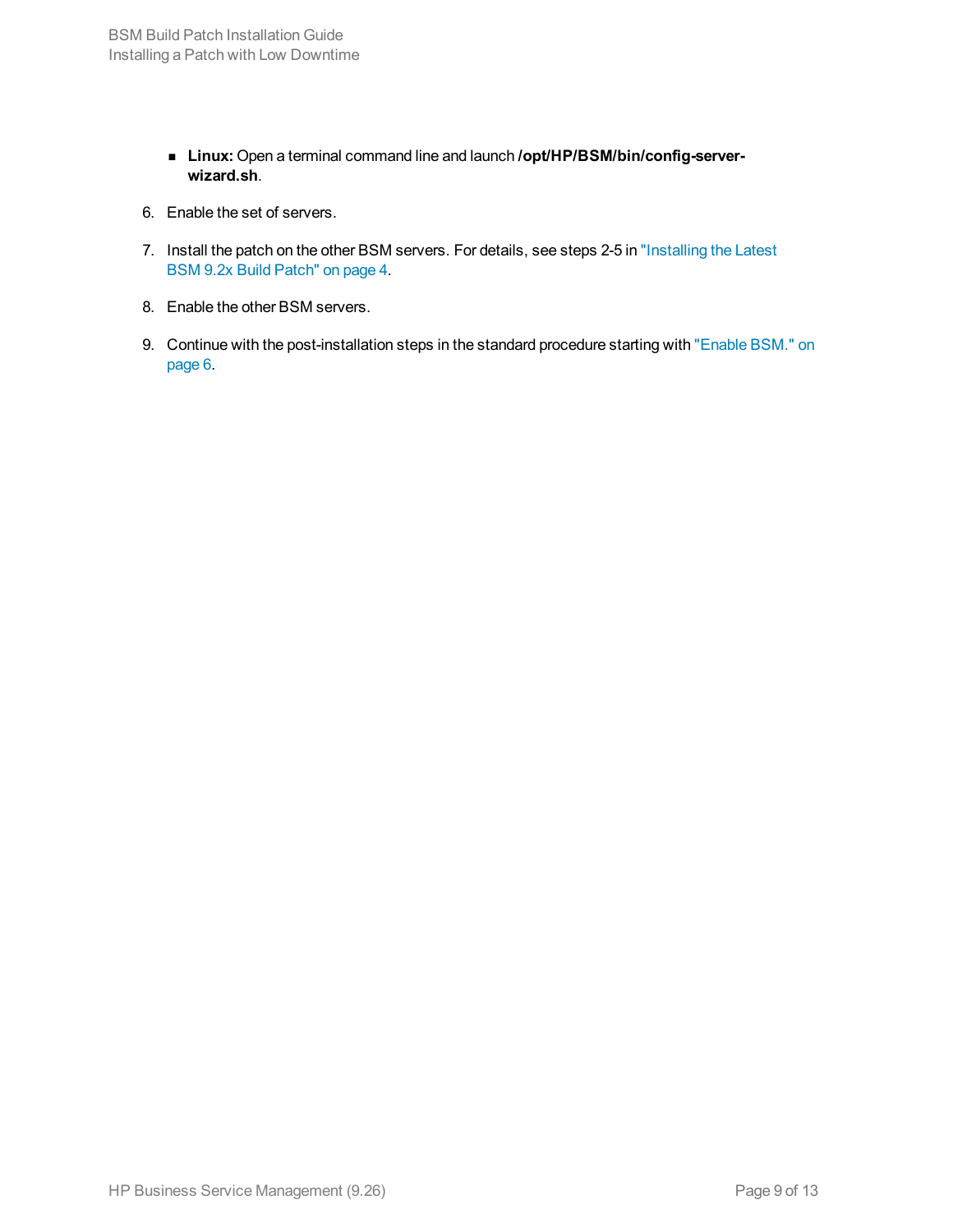# Uninstalling a Build Patch (Rolling Back)

This procedure explains how to uninstall a build patch. Follow the appropriate instructions depending on your operating system.

**Note:** When you uninstall a patch, the L-Core version does not revert to the previous version.

#### **To roll back a BSM patch to a previously installed version - Windows:**

- 1. If you have smart card authentication enabled, it must be disabled before you begin uninstalling a patch. For details, see the Smart Card Authentication Configuration Guide, which can be found on the Planning and Deployment Documentation page (**Help > Planning and Deployment**) or the HPE Software Support site [\(https://softwaresupport.hpe.com\)](http://support.openview.hpe.com/selfsolve/manuals).
- 2. Stop the HP BSM service on all servers and confirm that they are stopped.
- 3. Stop the web server process on all servers (IIS Admin Service for IIS; Apache service for Apache).
- 4. Select the build patch to remove from **Control Panel > Programs and Features > View Installed Updates**.

To run this command in silent mode, execute **<BSM\_HOME>\installation\<Patch\_ Name>\bin\uninstall.bat -i silent**.

- 5. When the uninstall process is complete, restart the machine if requested. Verify that HP BSM services are not running.
- 6. Delete the temporary internet files on each browser that accesses BSM.
- 7. Start the BSM service.
- 8. Reload the required TQL.

As part of the uninstall process, a required TQL was removed and must be redeployed. If this is not done, the BSM\_DT service will not start. To redeploy the TQL:

- a. Make sure BSM is started and the odb service has a status of **STARTED**.
- b. Open the following JMX console:

#### **<DPS Machine FQDN>:21212\jmx-console\HtmlAdaptor**

- c. In the JMX console, select **UCMDB:service=Packaging Services**.
- d. In the method **deployPackages**, enter the following parameters: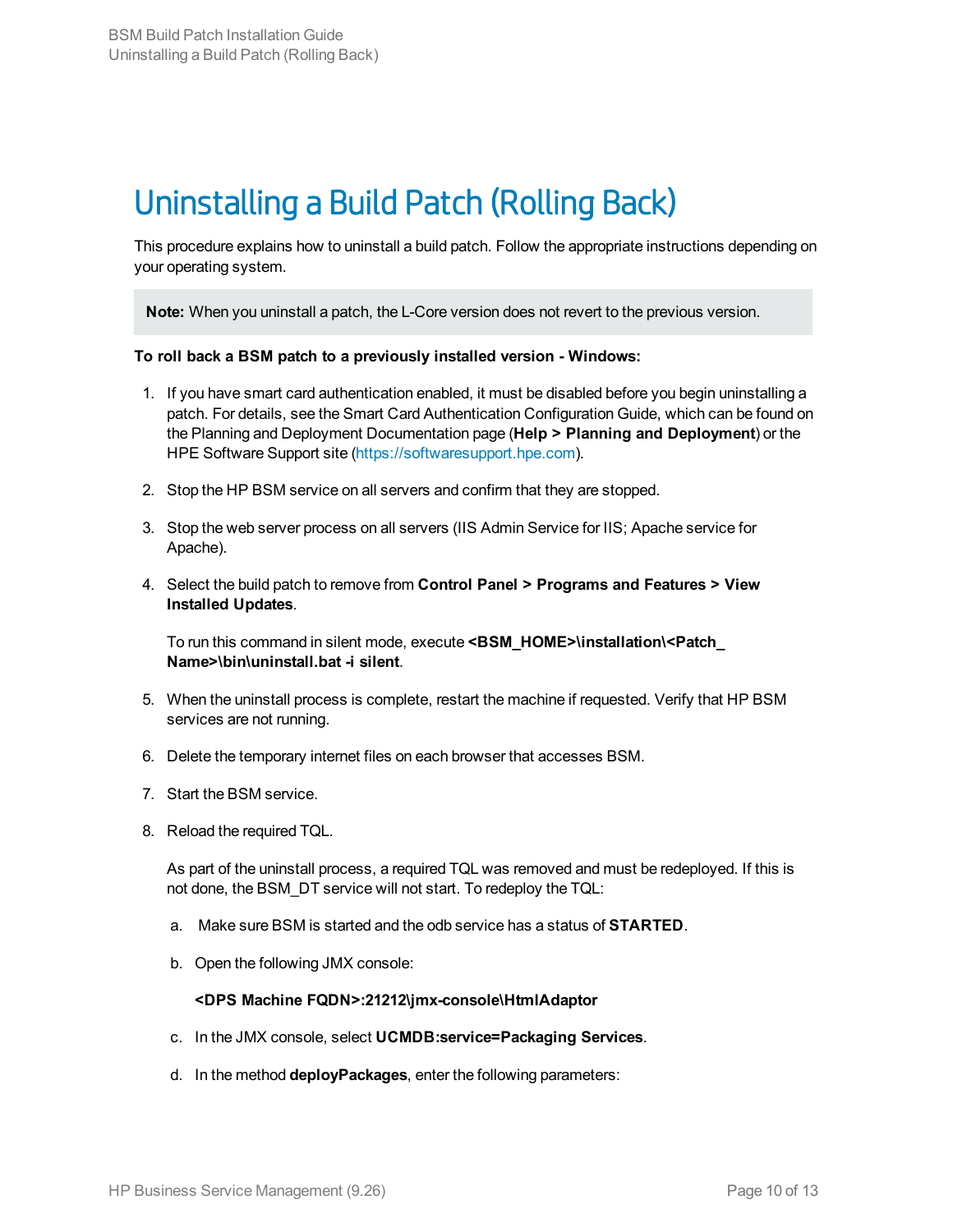customer $Id = 1$ 

packagesNames = BSMDowntime

- e. Select **invoke**
- f. Verify that the **BSM\_DT** service has started.

#### **To roll back a BSM service pack to a previously installed version - Linux:**

- 1. If the system is managed using an HP Operations Agent, change the agent user to root. For details on how to switch the HP Operations Agent user, see the HP Operations Agent manuals.
- 2. Stop the HP BSM service on all servers and confirm that they are stopped.
- 3. To access the uninstall program, type: **cd /opt/HP/BSM/installation/<Patch\_Name>** where **<Patch\_Name>** is your HP BSM version.
- 4. Run the following script to uninstall in UI mode: **./uninstall.sh**

To perform this step in silent mode, run the command **./uninstall.sh -i silent**

- 5. Delete the temporary internet files on each browser that accesses BSM.
- 6. Start the BSM service.
- 7. Reload the required TQL.

As part of the uninstall process, a required TQL was removed and must be redeployed. If this is not done, the BSM\_DT service will not start. To redeploy the TQL:

- a. Make sure BSM is started and the odb service has a status of **STARTED**.
- b. Open the following JMX console:

#### **<DPS Machine FQDN>:21212/jmx-console/HtmlAdaptor**

- c. In the JMX console, select **UCMDB:service=Packaging Services**.
- d. In the method **deployPackages**, enter the following parameters:

customer $Id = 1$ 

packagesNames = BSMDowntime

- e. Select **invoke**
- f. Verify that the **BSM\_DT** service has started.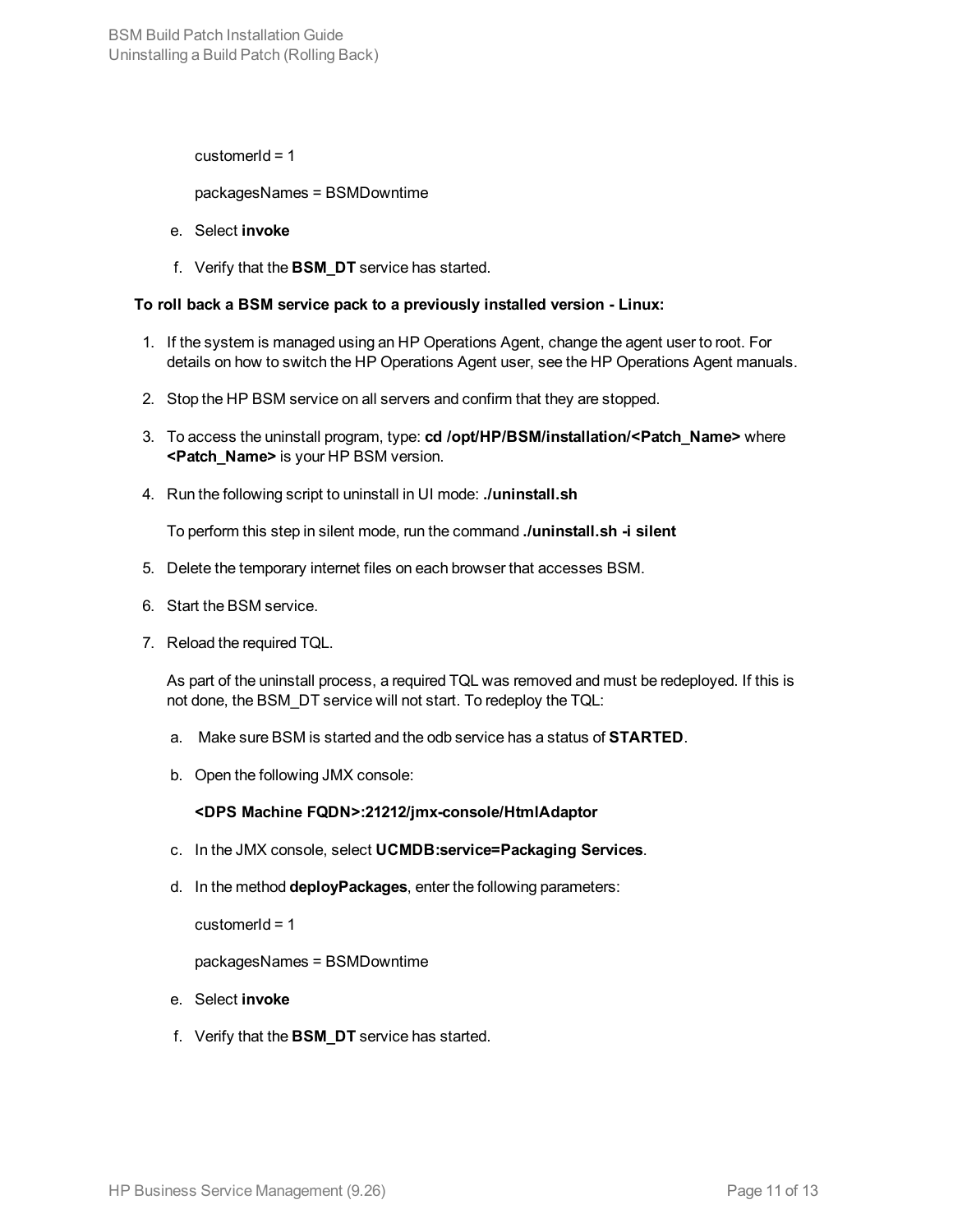# Installation and Connectivity Troubleshooting

## Server is not ready message

If you see the following, it is an indication that JBoss is not starting.

- The status page returns the "Server is not ready" message.
- Processes are not loading.
- The wrapper.log file from the <HPBSM>\log\supervisor folder contains this error: "Error: Password file read access must be restricted: c:\HPBSM/JRE64/lib/management/jmxremote.password"

#### **Workaround:**

- 1. Disable BSM.
- 2. Navigate to **<HPBSM>\JRE64\lib\management**.
- 3. Right-click **jmxremote.password** and select **Properties**.
- 4. Click the **Security** tab..
- 5. Click **Edit**.
- 6. Click **Add** and add the **Administrators** group.
- 7. Allow **Read** and **Write** permissions for the Administrators group.
- 8. Enable BSM.